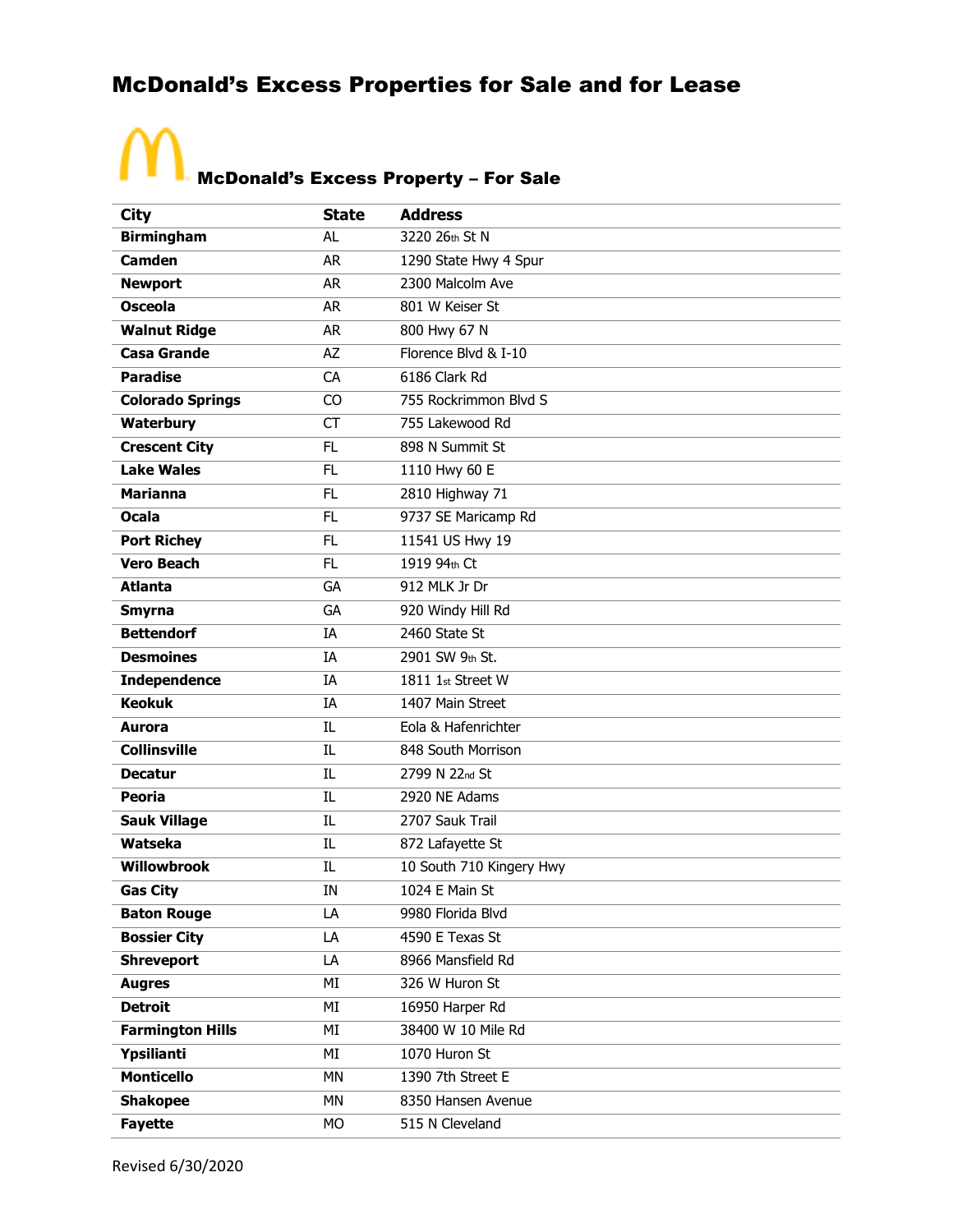| <b>City</b>                 | <b>State</b> | <b>Address</b>         |
|-----------------------------|--------------|------------------------|
| <b>Kansas City</b>          | <b>MO</b>    | 8304 Hickman Mill Dr   |
| <b>Kansas City</b>          | <b>MO</b>    | 11005 Hickman Mills Dr |
| <b>Peerless Park</b>        | <b>MO</b>    | 2109 Smizer Station Rd |
| <b>Poplar Bluff</b>         | <b>MO</b>    | 2845 Kanell Blvd       |
| <b>St Louis</b>             | <b>MO</b>    | 4420 S Broadway        |
| <b>St Louis</b>             | <b>MO</b>    | 9131 W. Florissant     |
| <b>St Louis</b>             | <b>MO</b>    | 7901 Watson Rd         |
| <b>St. Peters</b>           | <b>MO</b>    | 905 Jungermann Rd      |
| <b>Jackson</b>              | <b>MS</b>    | 2812 Terry Rd          |
| <b>Robinsonville</b>        | <b>MS</b>    | 12742 U S Highway 61   |
| Omaha                       | <b>NE</b>    | 2340 N 72nd St         |
| <b>Archdale</b>             | <b>NC</b>    | 10057 N Main St        |
| <b>Greenville</b>           | <b>NC</b>    | 2458 Allen Rd          |
| <b>Lumberton</b>            | <b>NC</b>    | 5000 Fayetteville Rd   |
| <b>Mooresville</b>          | <b>NC</b>    | 127 Argus Lane         |
| <b>Robersonville</b>        | <b>NC</b>    | 714 N Main St          |
| Windsor                     | <b>NC</b>    | Null US-13 Bypass      |
| <b>Winston Salem</b>        | <b>NC</b>    | 7844 N Point Blvd      |
| <b>Newmarket</b>            | <b>NH</b>    | 75 Exeter St           |
| <b>Hillsboro</b>            | NJ.          | 410 Highway 206        |
| <b>Middlesex</b>            | NJ           | 716 Bound Brook Rd     |
| <b>Canton</b>               | <b>NY</b>    | 64 Main St #66         |
| <b>Hoosick Falls</b>        | <b>NY</b>    | 21451 State Rte 22     |
| <b>Horseheads</b>           | <b>NY</b>    | 609 Chemung St         |
| <b>Mesquite</b>             | <b>NV</b>    | 920 W Mesquite Blvd    |
| <b>Akron</b>                | OH           | 801 Wolf Ledges Pkwy   |
| <b>Cincinnati</b>           | OH           | 5416 Ridge Ave         |
| <b>Cleveland</b>            | 0H           | 15901 Lake Shore Blvd  |
| <b>Coldwater</b>            | OH           | 120 Terrace Ave        |
| <b>Columbus</b>             | OH           | 1455 Cassidy Ave       |
| <b>Columbus</b>             | OH           | 4601 Lw Broad St       |
| <b>Dayton</b>               | <b>OH</b>    | 3729 Germantown Pike   |
| <b>Elyria</b>               | OH           | 547 Broad St           |
| <b>Elyria</b>               | <b>OH</b>    | 661 Griswold Rd        |
| <b>Lewis Center</b>         | OH           | 6691 Artesian Run      |
| <b>Maple Heights</b>        | <b>OH</b>    | 6169 Dunham Rd         |
| <b>Minerva</b>              | OH           | 1050 Valley Street     |
| <b>Newark</b>               | <b>OH</b>    | 21 S 3rd St            |
| <b>Solon</b>                | OH           | 33650 Aurora Rd        |
| <b>Warrensville Heights</b> | <b>OH</b>    | 22801 Emery Rd         |
| <b>Wickliffe</b>            | OH           | 28711 Euclid Ave       |
| Youngstown                  | <b>OH</b>    | 3034 Mahoning Ave      |
| Youngstown                  | OH           | 2525 Market St         |
| <b>Roseburg</b>             | <b>OR</b>    | 4779 Grange Rd         |
| <b>West Linn</b>            | <b>OR</b>    | 18550 Willamette Dr    |
| <b>Mercer</b>               | <b>PA</b>    | Rt 19 & I 80           |
| <b>Abbeville</b>            | <b>SC</b>    | 813 W Greenwood St     |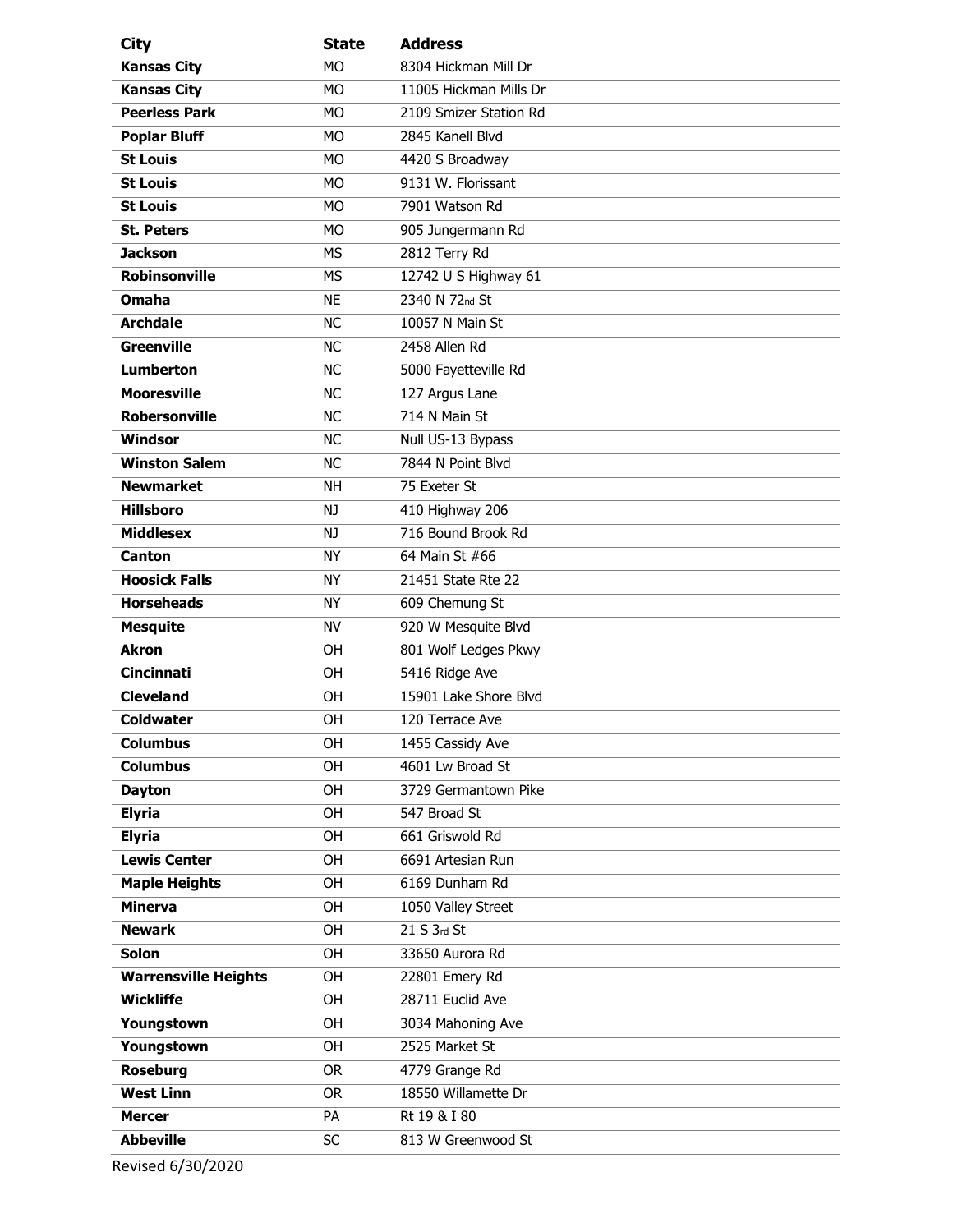| <b>City</b>           | <b>State</b> | <b>Address</b>          |
|-----------------------|--------------|-------------------------|
| <b>Anderson</b>       | <b>SC</b>    | 1475 Pearman Dairy Rd   |
| Greer                 | <b>SC</b>    | 2137 Old Spartanburg Rd |
| Chattanooga           | <b>TN</b>    | 3423 Amnicola Hwy       |
| <b>Huntingdon</b>     | <b>TN</b>    | 20840 East Main Street  |
| <b>Memphis</b>        | <b>TN</b>    | 2062 Frayser            |
| <b>Nashville</b>      | <b>TN</b>    | 4041 Nolensville Rd     |
| <b>Aransas Pass</b>   | <b>TX</b>    | 1916 W Wheeler          |
| <b>El Paso</b>        | <b>TX</b>    | 9461 Dyer St            |
| <b>Hankamer</b>       | <b>TX</b>    | 25550 Interstate 10     |
| <b>Harker Heights</b> | <b>TX</b>    | 920 East Knights Ave    |
| La Joya               | <b>TX</b>    | 401 E Expy 83           |
| <b>Lubbock</b>        | <b>TX</b>    | 4402 50th ST            |
| <b>Schulenburg</b>    | <b>TX</b>    | 718 N Hwy 77            |
| <b>Fredericksburg</b> | VA           | 766 Warrenton Rd        |
| <b>Hampton</b>        | <b>VA</b>    | 30 W Mercury Blvd       |
| <b>Lawrenceville</b>  | VA           | Route 2 Box A 1         |
| Roanoke               | <b>VA</b>    | 5347 Franklin Rd        |
| Virginia Beach        | <b>VA</b>    | 908 General Booth Blvd  |
| <b>Bingen</b>         | <b>WA</b>    | 910 W Steuben           |
| <b>Richland</b>       | <b>WA</b>    | 325 Torbett             |
| <b>Antigo</b>         | WI           | 330 Superior St         |
| <b>Milwaukee</b>      | WI           | 1931 S 14th St          |
| <b>Milwaukee</b>      | WI           | 1220 N 35th St          |
| <b>Huntington</b>     | <b>WV</b>    | 70 Washington Ave       |
| <b>Gillette</b>       | <b>WY</b>    | I-90 & Skyline Drive    |

## $\mathcal{N}_{0}$

# McDonald's Excess Property – For Lease or Sublease

| <b>City</b>          | <b>State</b> | <b>Address</b>                           |
|----------------------|--------------|------------------------------------------|
| <b>Cave Creek</b>    | AZ           | 5350 E. Carefree Hwy                     |
| <b>Tucson</b>        | AZ           | Speedway & Alvernon                      |
| <b>Monroe</b>        | СT           | 579 Main St                              |
| <b>Denver</b>        | CO           | 200 16th St                              |
| Wilmington           | <b>DE</b>    | 2905 Northeast Blvd                      |
| <b>Atlanta</b>       | GA           | Buford & Clairmont - Skye Hill Shp Ctr   |
| <b>N</b> Coram       | NY           | 1710-1 Route 112                         |
| <b>Middle Island</b> | <b>NY</b>    | 1175 Middle Country Road                 |
| <b>Rosedale</b>      | NY           | 248-04 S Conduit Ave                     |
| <b>Sparks</b>        | NV           | Neg Of Los Altos & Galleria              |
| <b>Broken Arrow</b>  | <b>OK</b>    | 830 N Elm Pl                             |
| <b>Oklahoma City</b> | 0K           | 4418 Shields Blvd                        |
| Philadelphia         | <b>PA</b>    | Krewstown & Grant                        |
| Lester               | <b>PA</b>    | 111 S Governor Printz                    |
| N Myrtle Beach       | <b>SC</b>    | 102 Us Hwy 17                            |
| <b>Ashburn</b>       | VA           | Belmont Ridge Rd (659) & Portsmouth Blvd |